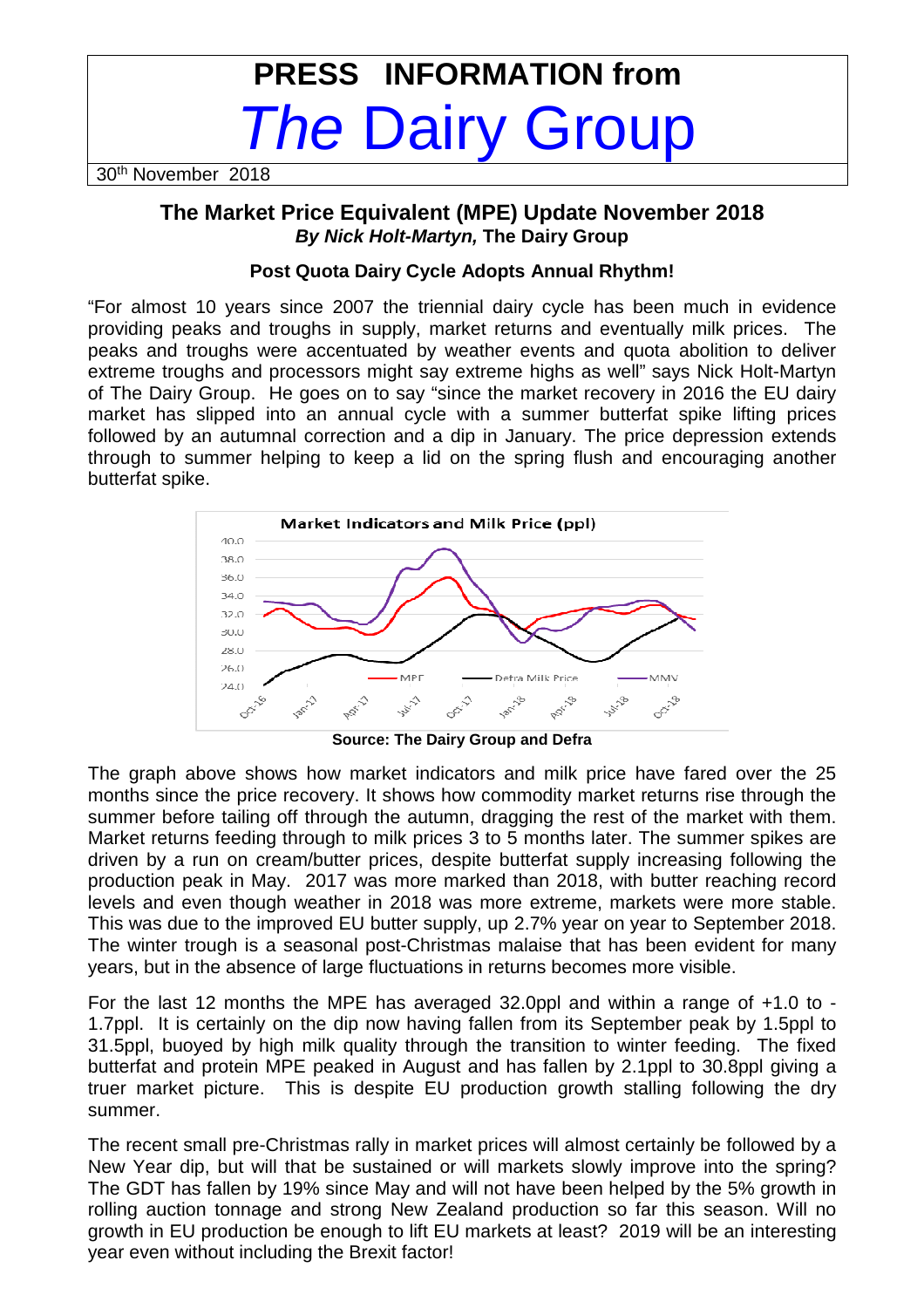

### **Market Prices**

The market continues to slide with the Market Price Equivalent (MPE) down to 30.8 ppl (-1.8%, -0.6ppl). MPE is down 2.1ppl (-6.4%) in the last 6 months and down 0.9ppl (-2.9%) year on year. SMP rose 2.8% to £1420, 6% below Intervention, which rose £2 due to Sterling. Butter was down 9.3% and cream 0.5% due to Christmas demand. The range across the sectors rises to 5.8 ppl from

Liquid/Cream returns to SMP/Butter. The actual MPE fell 0.5ppl to 31.4ppl with lower returns than 2017. The GDT price equivalent has dropped to 22.5 ppl, -2.2% in the month, -14.9% in the last 6 months. UK SMP is now £117/t below the last GDT auction and is £91/t below Intervention. Global supply growth stabilised at +1% in September from +0.9% in August with the EU 0% and New Zealand +6% in September and +5.8% in October. The hot summer has pulled EU supply back by 1.4% which may continue into the winter with forage shortages, higher feed prices and falling markets.

#### **Farm Gate Prices**

The October 2018 farm gate price has risen by 0.9 ppl to 31.5 ppl, up 4.1ppl (15.1%) in the last 6 months, -0.3ppl (- 0.9%) in the last year. The graph suggests UK prices are operating within a band from 27 to 32ppl with a strong seasonal affect. UK supply has eased back to parity with 2017, -0.3% in September, +0.4% in October and forecast at 0% in November. The UK farm gate price is close to its peak



at 31.5ppl in October with price cuts already announced for December.

Brexit uncertainty has weakened currencies in the wake of the initial post deal recovery. The production for September was confirmed at 1153 million litres, -3 million litres on 2017, while October is expected to be 1205 million litres (+14 million litres) and November forecast at 1175 million litres (+4 million litres). Supply is expected to remain close to 2017.

There is a marked increase in production costs, with sharp rises in feed, fertiliser and oil prices affecting the cost of production over the next 9 months. 2017/18 production costs were up 1.1ppl (+3.7%) on the previous year to 30.9ppl, with our forecast for 2018/19 +8.4% to 33.5ppl. Dairy farmers are facing a cost/price squeeze and bearing the brunt of the summer drought, whilst dairy processors maintain their margins and consumers are blissfully unaware of the impact of the drought and the financial consequences for milk producers."

**- Ends -** 

#### For further information please contact:

- **Nick Holt-Martyn,** The Dairy Group (01823 444488/e-mail: nick.holtmartyn@thedairygroup.co.uk)
- **Visit www.thedairygroup.co.uk**
- The MPE is calculated from the weighted actual wholesale prices for liquid milk, cheese, butter and powders after the normal processing costs. The MPE accounts for 90% of the United Kingdom market utilisation of milk. AMPE (Actual Milk Price Equivalent) also only accounts for 14% of United Kingdom milk production. The MPE